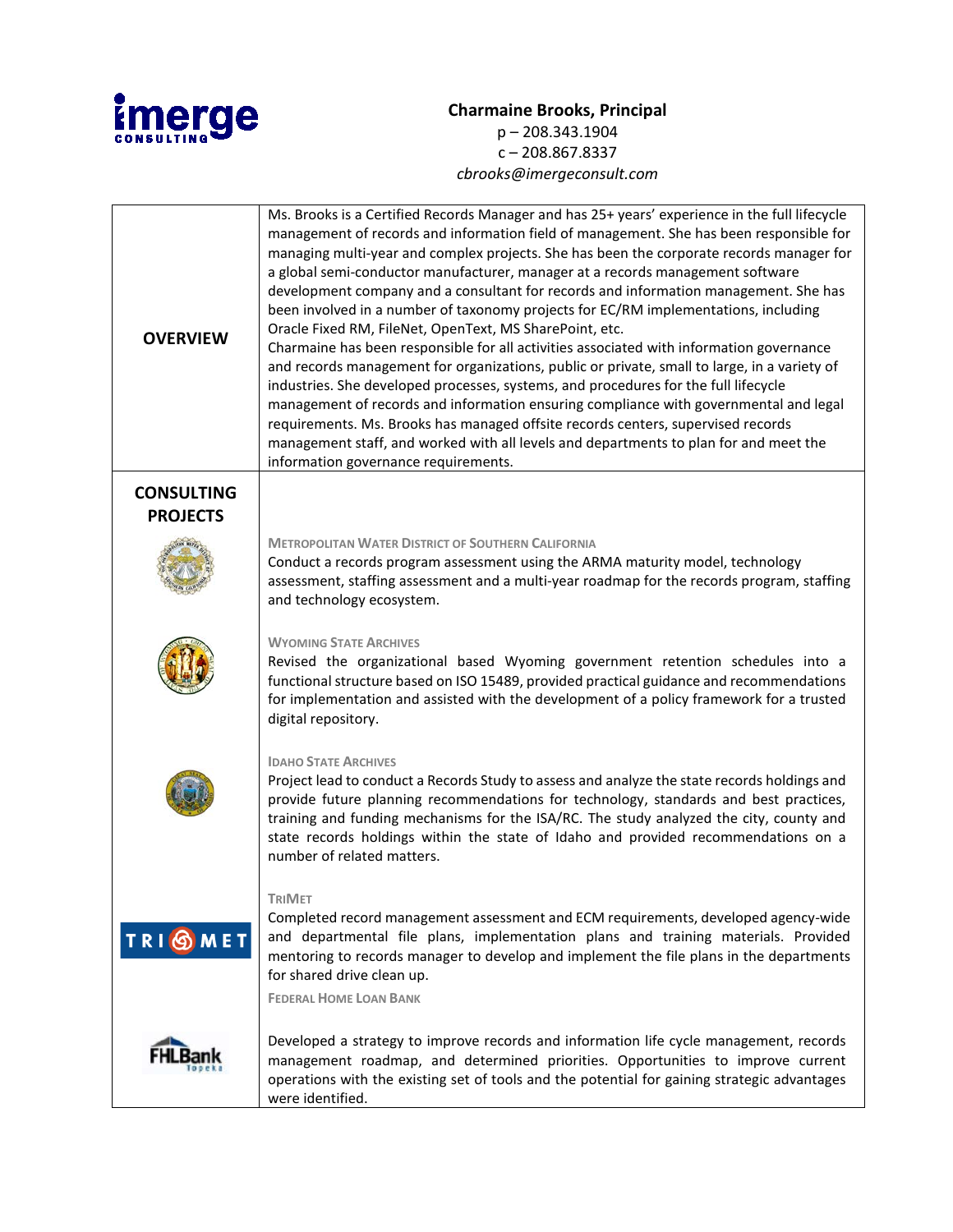|                           | <b>CITY OF TORONTO</b><br>Developed an electronic records management strategy for the City of Toronto including all<br>components of an electronic records management program, legal compliance issues and<br>alignment issues with existing and proposed document management and information<br>management initiatives.<br>Developed a Business Classification System for the City. The Classification was developed<br>using existing Information Management tools, electronic inventories and collaborative<br>sessions.<br><b>CITY OF ARLINGTON, TX</b>                                                                                                                                                                                                                                                                                                                                                                                                                                                                    |
|---------------------------|--------------------------------------------------------------------------------------------------------------------------------------------------------------------------------------------------------------------------------------------------------------------------------------------------------------------------------------------------------------------------------------------------------------------------------------------------------------------------------------------------------------------------------------------------------------------------------------------------------------------------------------------------------------------------------------------------------------------------------------------------------------------------------------------------------------------------------------------------------------------------------------------------------------------------------------------------------------------------------------------------------------------------------|
|                           | Conducted records inventory of electronic records and developed classification and records<br>retention schedule based on Texas General Records Schedules.                                                                                                                                                                                                                                                                                                                                                                                                                                                                                                                                                                                                                                                                                                                                                                                                                                                                     |
|                           | <b>NISSAN NORTH AMERICA</b><br>As part of a global simplification effort consolidated schedule organizational based records<br>retention schedules structure with 9,000 + record titles into a functional schedule following<br>the ISO 15489 standards. The records were grouped by function, sub-function, and record<br>series reducing the number of record titles to approximately 300 record series in 14<br>functions.<br>Developed a training strategy and training materials for introducing the new RRS to all Nissan<br>North America affiliates, including PowerPoint slide decks, guidelines and quick reference<br>cards.                                                                                                                                                                                                                                                                                                                                                                                        |
| <b>PUGET SOUND ENERGY</b> | <b>PUGET SOUND ENERGY</b><br>The Energy Resources group initiated a project for the management records and<br>information. The first phase of the project was a records management assessment to<br>determine the current state of the group's records, identify best practices and provide<br>recommendations and a road map for improved governance and management of records<br>and other content. The second phase involved an analysis of document tracking systems to<br>assign retention to records for disposition. The third phase built on information gathered in<br>the previous phases to develop a classification structure and file plan for implementation of<br>OpenText.                                                                                                                                                                                                                                                                                                                                     |
|                           | <b>SNOHOMISH PUBLIC UTILITY DISTRICT</b><br>IMERGE conducted a high level assessment of the districts Records Management practices.<br>The assessment findings indicated the need for a functional records retention schedule and<br>classification structure in order to deploy OpenText District-wide. A follow on engagement<br>included development of foundational tools for Records and Information Management to<br>support the current and ongoing initiatives for Enterprise Content Management (ECM) and<br>Electronic / Physical Records Management (ERM) to automate content, records and<br>information management using the SharePoint and OpenText platforms. The initial<br>implementation included business processes for documents required in SAP using<br>OpenText's SAP connector extended ECM (xECM). Ms. Brooks developed a Functional<br>Classification and Records Retention Schedule, OpenText documentation for Record Series<br>Indicators (RSI), and related policies, procedures and guidelines. |
|                           |                                                                                                                                                                                                                                                                                                                                                                                                                                                                                                                                                                                                                                                                                                                                                                                                                                                                                                                                                                                                                                |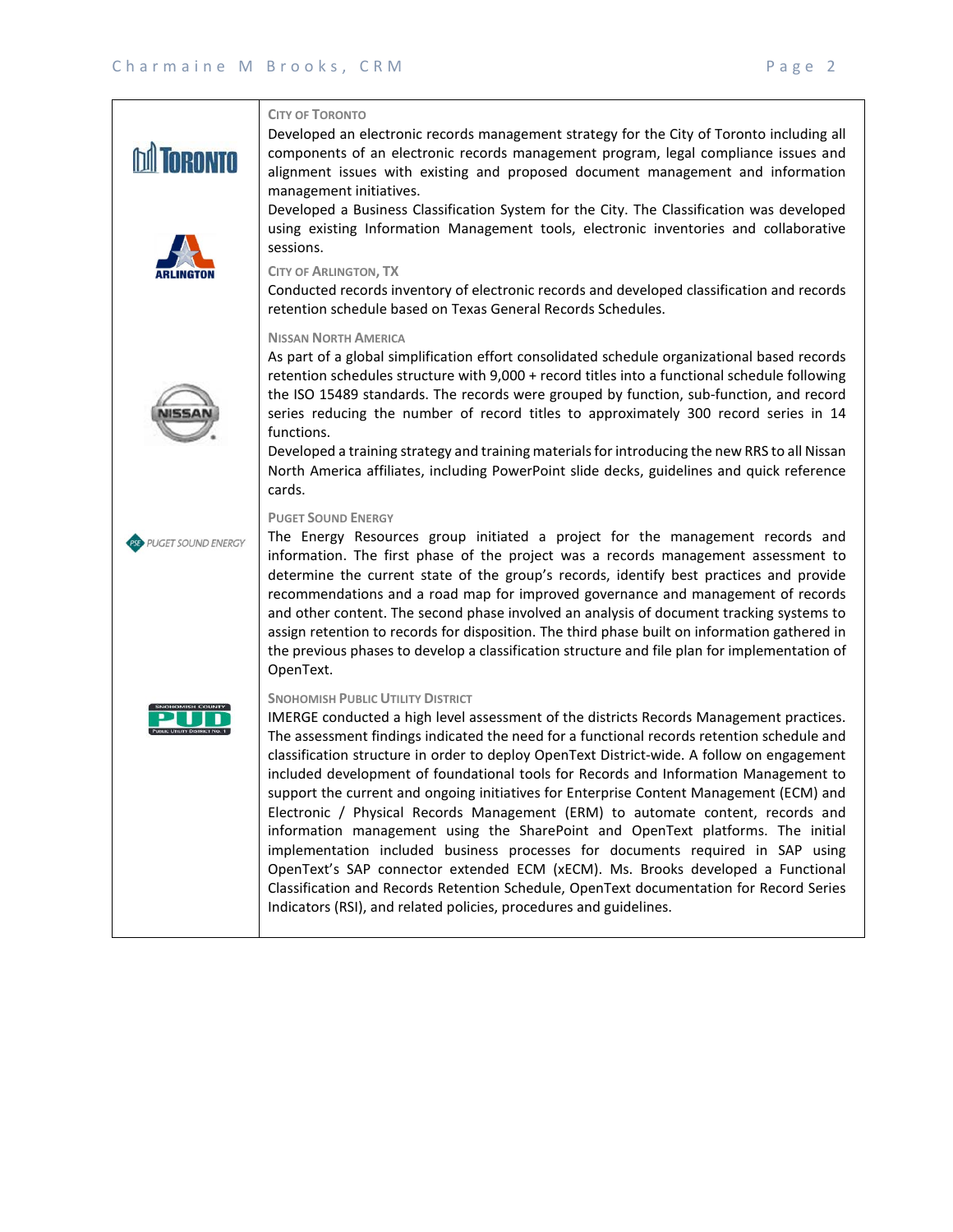| <b>EXPERIENCE</b>     | 2005 to-present. IMERGE Consulting, Inc. Partner. Ms. Brooks joined IMERGE in August                                                                                                                                                                                                                                                                                                                                                                                                                                                                                                                                                                                                                                                                                                                                                                                                                                                                                                                                                                                                                                                                                                                                                                                                                                                                                                                                                                                                                                                                                                                                                                                                                                                                                                                                                                                                                                                                                                                                                                                                                                                                                                                                                                                                                                                                                                                                                                                                                                                                                                                                                                                                                                                                                                    |
|-----------------------|-----------------------------------------------------------------------------------------------------------------------------------------------------------------------------------------------------------------------------------------------------------------------------------------------------------------------------------------------------------------------------------------------------------------------------------------------------------------------------------------------------------------------------------------------------------------------------------------------------------------------------------------------------------------------------------------------------------------------------------------------------------------------------------------------------------------------------------------------------------------------------------------------------------------------------------------------------------------------------------------------------------------------------------------------------------------------------------------------------------------------------------------------------------------------------------------------------------------------------------------------------------------------------------------------------------------------------------------------------------------------------------------------------------------------------------------------------------------------------------------------------------------------------------------------------------------------------------------------------------------------------------------------------------------------------------------------------------------------------------------------------------------------------------------------------------------------------------------------------------------------------------------------------------------------------------------------------------------------------------------------------------------------------------------------------------------------------------------------------------------------------------------------------------------------------------------------------------------------------------------------------------------------------------------------------------------------------------------------------------------------------------------------------------------------------------------------------------------------------------------------------------------------------------------------------------------------------------------------------------------------------------------------------------------------------------------------------------------------------------------------------------------------------------------|
| <u>Emerge</u>         | 2005; in January 2017 she was made a partner in the firm. She has extensive experience in<br>developing file classifications and retention plans for a number of government and<br>commercial applications. Charmaine has taught in the area of Electronic Records<br>Management for many years<br><b>CORPORATE RECORDS MANAGER</b>                                                                                                                                                                                                                                                                                                                                                                                                                                                                                                                                                                                                                                                                                                                                                                                                                                                                                                                                                                                                                                                                                                                                                                                                                                                                                                                                                                                                                                                                                                                                                                                                                                                                                                                                                                                                                                                                                                                                                                                                                                                                                                                                                                                                                                                                                                                                                                                                                                                     |
|                       | Developed and directed all activities associated with records management functions for the<br>company and subsidiaries. Established systems and procedures and supervised individuals to<br>operate the records management program. Developed and conducted records surveys and<br>inventories enterprise-wide and at departmental level. Developed records retention<br>schedules, with legal research. Maintained retention schedules in accordance with applicable<br>laws, regulations, and business requirements. Implemented Compliance Management<br>System for tracking, audits, and findings for non-compliance.<br>Maintained a working relationship with all levels and departments to plan for and meet the<br>record retention requirements of the company. Developed and conducted enterprise-wide<br>education and training program for new hires, department coordinators, and records<br>management staff. Coordinated destruction process with department managers and the<br>legal and tax departments. Managed record center operations and staff including facilities<br>management, litigation and audit support, check in/check out, destruction of obsolete<br>records. Prepared and presented department budgets and reports to management.<br><b>CLIENT ASSESSMENTS</b><br>Assess existing records and information practices and systems to measure the effectiveness<br>of ability to capture and maintain the records of the business activities to reveal gaps<br>between the requirements for records management and performance and capabilities of the<br>existing systems in accordance with ISO 15489 the Records Management Standard.<br><b>ERM STRATEGIC PLANNING</b><br>Conduct focus groups and workshops to review compliance issues, alignment of programs<br>other<br>initiatives<br>(e.g.,<br>Document<br>with<br>related<br>Management<br>Projects,<br>Classification/Taxonomy, and Automation), review the impact of the Electronic Records<br>Management on legacy systems and shared drive cleanup projects.<br>Identify needs and difficulties within the organization: staff and training needs, change<br>management, consolidation of records, disposal of redundant, outdated and trivial (ROT),<br>records security and control, accessibility of records, etc.<br><b>TAXONOMY / BUSINESS CLASSIFICATION SCHEMES/FILE PLANS</b><br>Developed classification schemes, file plans and thesaurus for categorizing and grouping<br>records and documents for electronic document and records management. Mapping the<br>classification to the records retention schedules and developing disposition rules for<br>document and content repositories. Developed file plans for implementation of ECM/EDRMS<br>and shared drive clean up. |
| <b>EDUCATION</b>      | San Diego Community College and Boise State University                                                                                                                                                                                                                                                                                                                                                                                                                                                                                                                                                                                                                                                                                                                                                                                                                                                                                                                                                                                                                                                                                                                                                                                                                                                                                                                                                                                                                                                                                                                                                                                                                                                                                                                                                                                                                                                                                                                                                                                                                                                                                                                                                                                                                                                                                                                                                                                                                                                                                                                                                                                                                                                                                                                                  |
| <b>CERTIFICATIONS</b> | Certified Records Manager, ICRM<br>Enterprise Records Management Master, AIIM<br>Information, Organization and Access Master, AIIM                                                                                                                                                                                                                                                                                                                                                                                                                                                                                                                                                                                                                                                                                                                                                                                                                                                                                                                                                                                                                                                                                                                                                                                                                                                                                                                                                                                                                                                                                                                                                                                                                                                                                                                                                                                                                                                                                                                                                                                                                                                                                                                                                                                                                                                                                                                                                                                                                                                                                                                                                                                                                                                      |